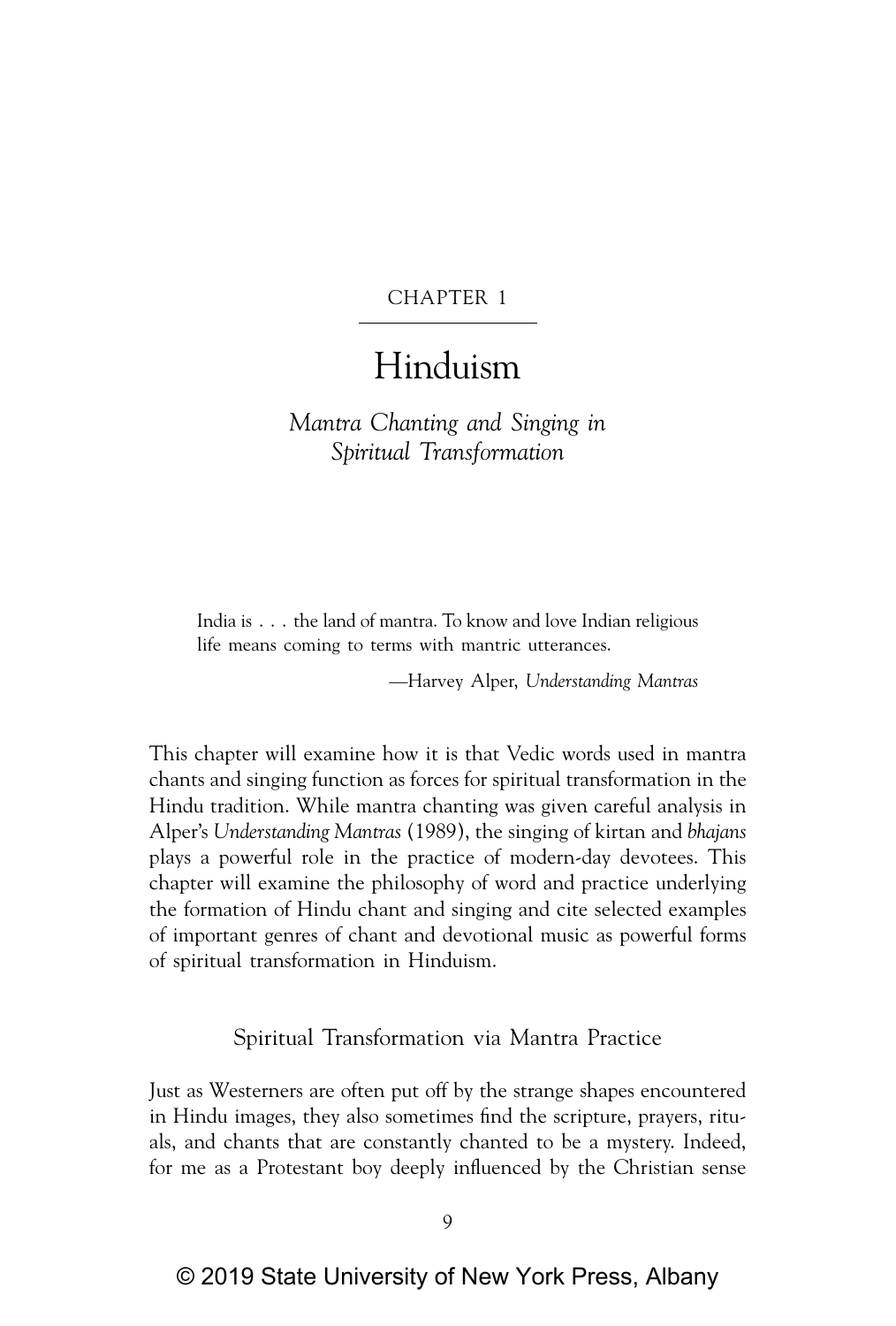of sola scriptura, it was the Hindu sensitivity to the power of the spoken, chanted, or sung word to transform consciousness that first drew me to the study of Indian religious life. Technically referred to by the Sanskrit term *mantra*, this Indian ability to hear the divine sound, in the spoken words of the Veda (scripture) in ritual, in the chanting of Om, and the singing of hymns in the sounds of birds and nature—all of this is a continuing fascination for scholarly study.

In Indian cities one often feels engulfed in a sea of sound—trucks, cars, and motor scooters honk incessantly and one is surrounded by the crush of people. One soon longs for quiet and finds it by rising early and venturing out into the awakening day. Imagine yourself stepping into a small side street of Varanasi. The soft morning light is brightening to the East. All is quiet, and yet you begin to realize that around you the streets are full of activity. Forms of devout worshipers pass silently on their way to offer morning prayers and bathe in the Ganges. The merchants and traveling vendors with their distinctive cries of "Mangos," "Knives sharpened," or "Ice cream" have not yet appeared. But the morning quiet is broken by sounds of a different kind. From a second-floor window comes the sound of a morning prayer being chanted. As our ears become attuned to this chant, we hear it rising from houses all around us as we wind our way through the narrow streets. The golden globe of the sun is just cresting the horizon as we reach the ghats or steps leading down from the street level to the flowing water of the Ganges. The murmur of prayers being said around us steadily increases. A quietly chanted prayer is mixed with splashing of water from a man standing waist deep in the river. Sadhus, holy men, naked except for saffron loincloths, chant Sanskrit verses of the Veda, keeping count of their repetitions with prayer beads. Laypeople join in with their own chants—all seem to be different and yet somehow blend together. A harmonious hymn of sound is raised to welcome the auspicious moment of the rising of the sun—the dawning of a new day.

As the sun ascends from the horizon and its first rays are felt warm upon one's skin, the chanted prayers increase in their intensity. To the Indian the light and warmth of the sun is a manifestation of the divine, but so is the sound of the morning chant that rises heavenward as an invocation of the new day. Speaking the Vedic chants and seeing the sunrise are both important experiences of the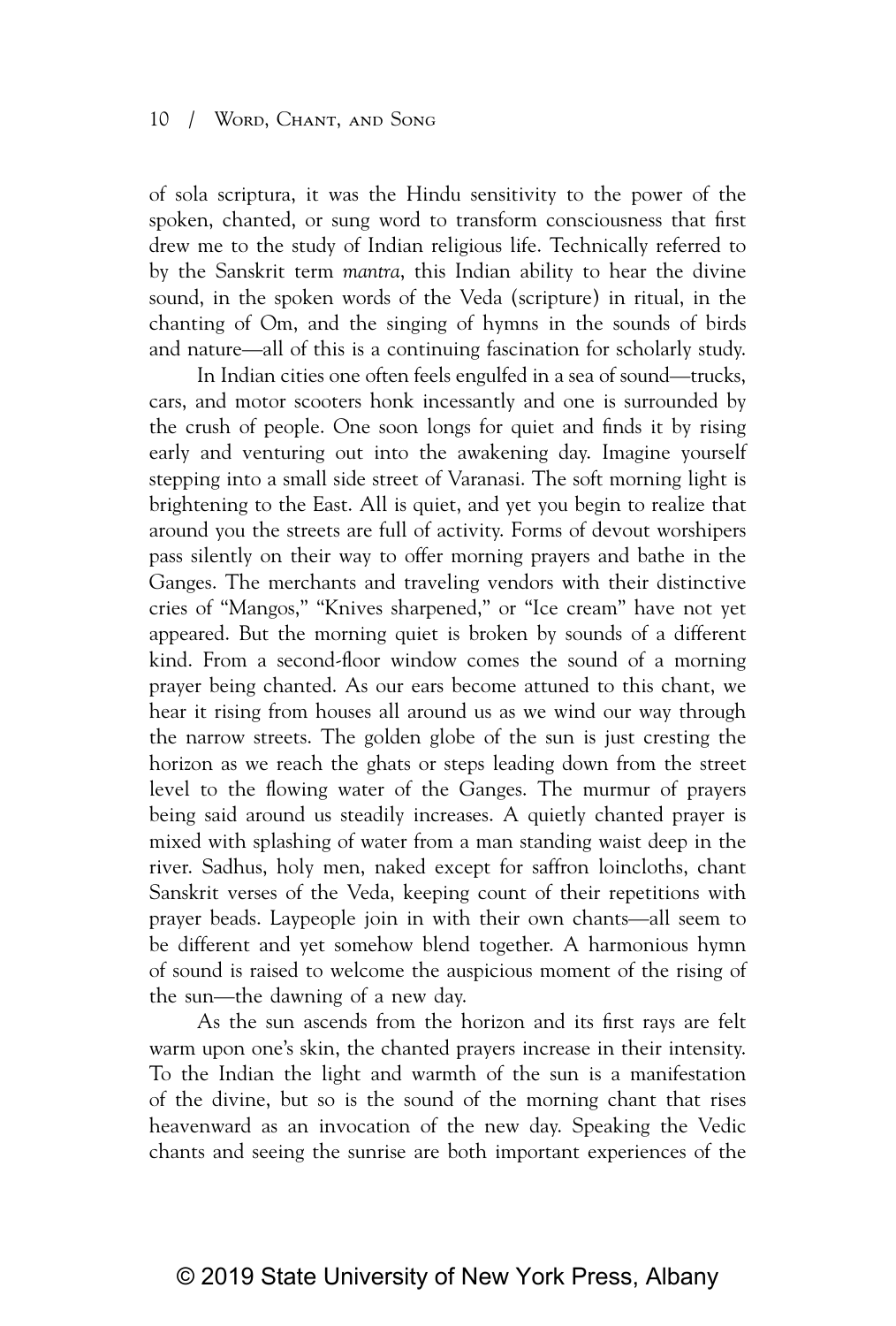divine in India. Indeed, we can say that Indians specialize in seeing the divine in nature, in images of gods and goddesses, and in hearing the divine in the sounds of daily life, from the morning prayer to the call of the crow, the screech of the ox cart axle or, in modern times, the incessant blaring of horns. In India, all sound is perceived as being divine in origin, since it all arises from the one sacred source. Some sounds, however, are more powerful in evoking the divine within and around oneself than are others. Sound intrinsically bears the power of the sacred in India. In the Hindu hierarchy of scripture, it is the *sruti*, the heard text, which is preserved in oral tradition, that is the highest manifestation of the creative word. Om is the supreme example, since it is the divine seed sound from which all other sounds are said to arise. Om is, therefore, taken as the root mantra or sacred sound for the whole universe of sound.

The rising sun also signals the start of activity in the major temples of Varanasi dedicated to the gods and goddesses of Hinduism. Within the imposing Vishvanath Temple, dedicated to Shiva, the priests begin to chant and dedicate offerings. Devotees crowd into the temple to have a view of the image of Shiva, a sight that is held to bring blessing, and to watch the colorful ceremony. Throughout the day, devotees stream to thousands of temples located all over Varanasi to worship their favorite gods and goddesses. The variety of images from which they can choose reflects the richness through which the divine has revealed itself in the Hindu tradition: Vishnu, the heavenly king who descends to the world from time to time in various incarnations (*avataras*) to maintain cosmic stability; Shiva, the ascetic god who dwells in yogic meditation in the Himalayas generating energy that can be released into the world to refresh its vigor; Krishna, the manifestation of the divine as lover; Hanuman, the monkey god, who embodies strength, courage, and loyalty; Ganesha, the elephant-headed god who removes all obstacles for his followers; Durga, the warrior goddess who periodically defeats the forces of evil in order to protect the world; and Kali, the black mother goddess who dwells in cremation grounds and takes you to herself at death.

Dawn is a busy time at the cremation grounds on the banks of the Ganges River. Family funeral processions carry their stretcherborne corpses down the steps to the spot where several funeral pyres are always burning. Pious Hindus believe that death near the Ganges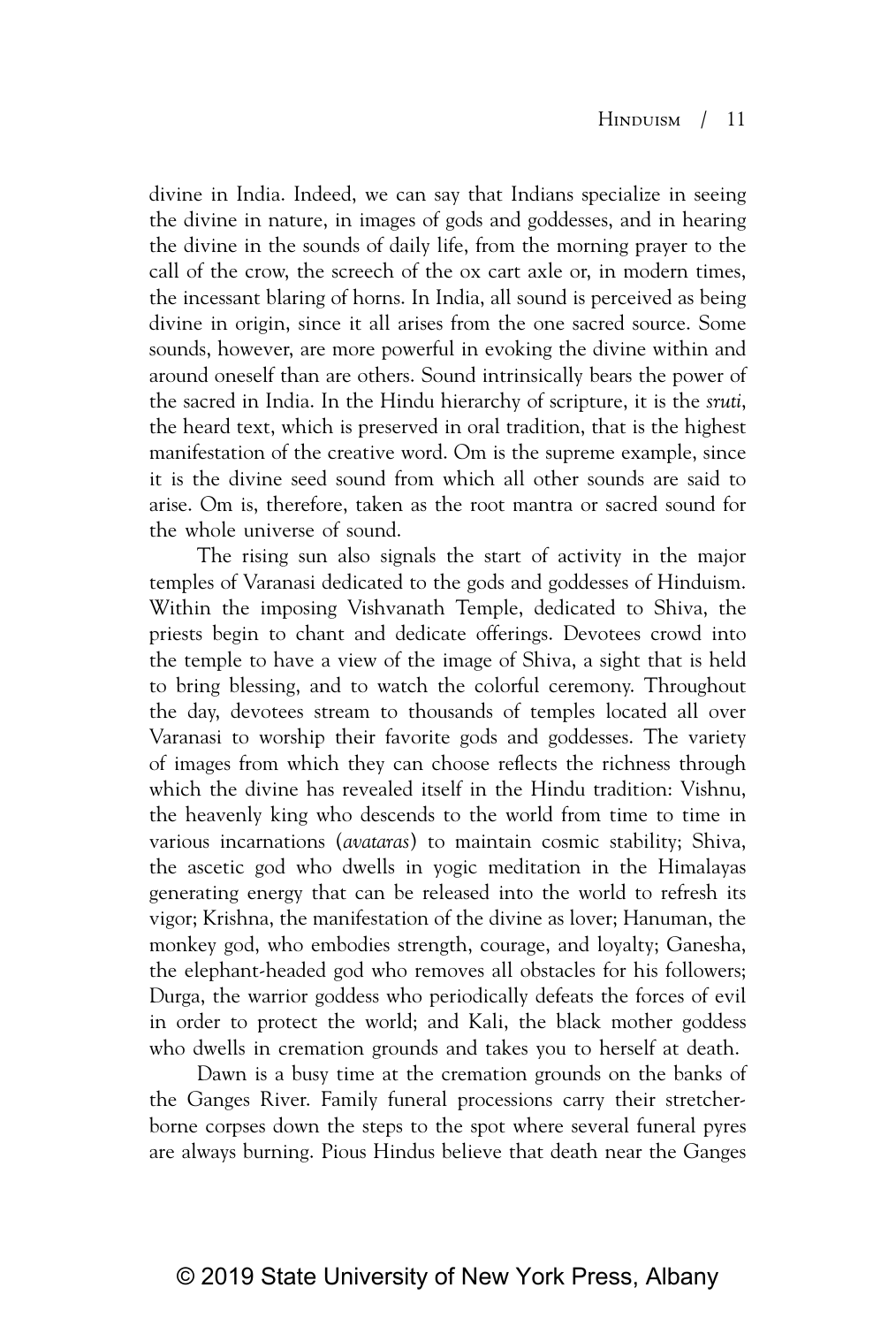#### 12 / Word, Chant, and Song

or Varanasi results in *moksa*, liberation, from the endless cycle of birth, death, and rebirth—the ultimate spiritual goal of most Hindus. Varanasi is also the home of many religious orders, including a large number of ascetics or world renouncers. These holy men or women may be seen spending their day in meditation on the steps leading to the Ganges or at the cremation grounds. Their only possessions are a staff and water pot. The males may be naked with long matted hair and bodies smeared with ash from the cremation grounds. The women may have shaved heads to show lack of concern for bodily appearance. All around them Hindu laypeople are busily going about their daily tasks as merchants, businesspeople, tradespeople, artists, students, and professors from Banaras Hindu University, all busy with everyday family life. In their midst, the ascetics look as if they are from another world, yet they are all part of the rich variety of lifestyles that Hindus may take on—one large extended family, as it were—full of diversity, including many languages, cultures, and religious traditions, yet with an underlying sense of unity.

Hindus living in North America cannot visit the Ganges at dawn, but many have a small pot of Ganges water on their home altar to help with morning prayers. Many of the same images (Vishnu, Shiva, Durga, Krishna, Ganesha, and Kali) will be present on the home altar, which is often located in an upstairs bedroom dedicated as the worship room. There the family may gather or pray individually, using the same chanted prayers or mantras and the same repetitions of Om that are said in India. Hindu temples have been built in many American cities, providing places for family and the whole community to gather on ceremonial occasions. Cremation takes place in funeral homes rather than on the banks of the Ganges. So, in many ways, the sacred practice of Hindus in Varanasi goes on in modified form in the West.

Just as the day begins with mantra chanting, so it also ends with an evening chant. At night, in India, the tropical birds join in with their "donc donc, donc donc." From the seashore comes the rhythmic roar of the waves. Not only is each day enclosed in sacred sound but so also is the whole of life. Indeed, it has been said, "From the mother's womb to the funeral pyre, a Hindu literally lives and dies in *mantra*" (Alper 1989a, 296). This saying appears to express a truth that has dominated India for the past thousand years. For generations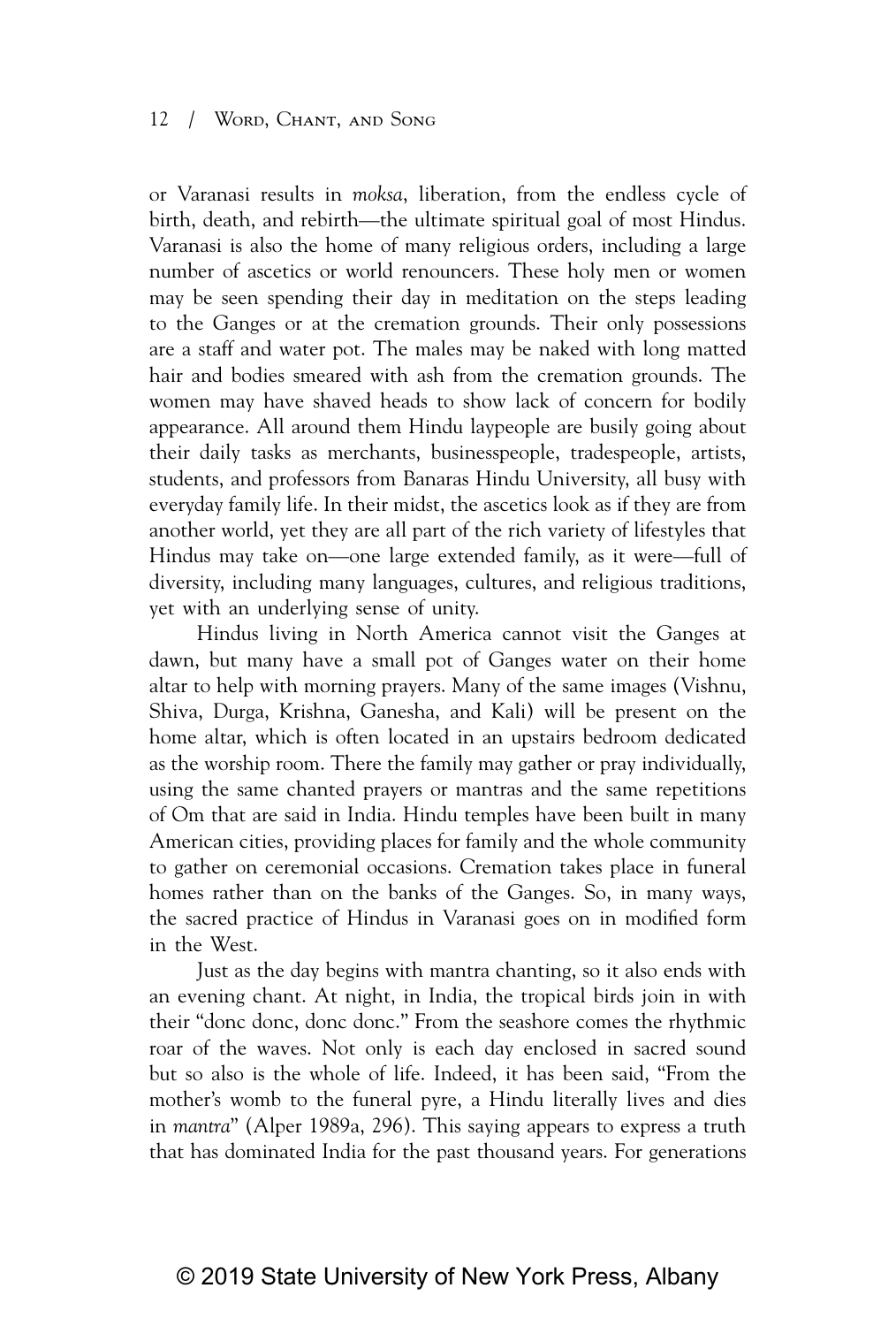of post-Vedic Indians mantra is not primarily a Vedic text but rather the symbolic source of sacred sound that overflows textual boundaries until it encloses all of life—not only the speaking of humans but also of animals, particularly of birds. Mantra is also heard in the voices of fire, thunder, and rain.

Diana Eck has shown that India is filled with visual experiences of the divine—images in homes, temples, or roadside shrines—that a central act of worship "is to stand in the presence of the deity and to behold the image with one's own eyes, to see and be seen by the deity" (Eck 1998, 3). That is now also happening in Hindu diaspora communities all over North America where temples have been built and images installed. But India is also permeated by sonic experiences of the divine. Drums, bells, gongs, cymbals, conches, flutes, and a wide variety of vocalizations are often heard, sometimes simultaneously, invoking and evoking the divine within temple, home, or sacred space. As suggested earlier, the first impression to the outsider may be one of chaos and cacophony, an ensemble of "noise" with no apparent rhyme or reason. But, if we empathize with the presuppositions of the Indian culture and religious traditions, we come to realize that there is an underlying religious foundation for the experience of sound in general and for the saying of specific mantras (words or sounds) in particular. Indeed, we could parallel Diana Eck's statement about the visual experience of the divine by saying that in Hinduism the central act of worship is hearing the mantra or sacred sound with one's own ears and chanting the mantra with one's voice (Coward and Goa 2004).

Hearing and saying the mantra is an act of worship and "tunes" one to the basic sound or vibration of the universe. By a continual hearing and chanting, one purifies and transforms one's life until it vibrates in harmony with the divine, which is itself pure sound. Indeed, we find Hindu religion filled with many different versions of "sonic theology." For Hindu India, then, *the act of worship* involves both seeing and being seen by the divine image (*darshan*) and also hearing and speaking the divine sound (mantra). Both are present and central to the worship of most lay people in India. For some more advanced worshipers, the sound may totally displace the image so that the concentration is on the sound alone. In this chapter, our focus will be on mantra, the hearing, chanting, and singing aspect of experiencing the divine by Hindu devotees.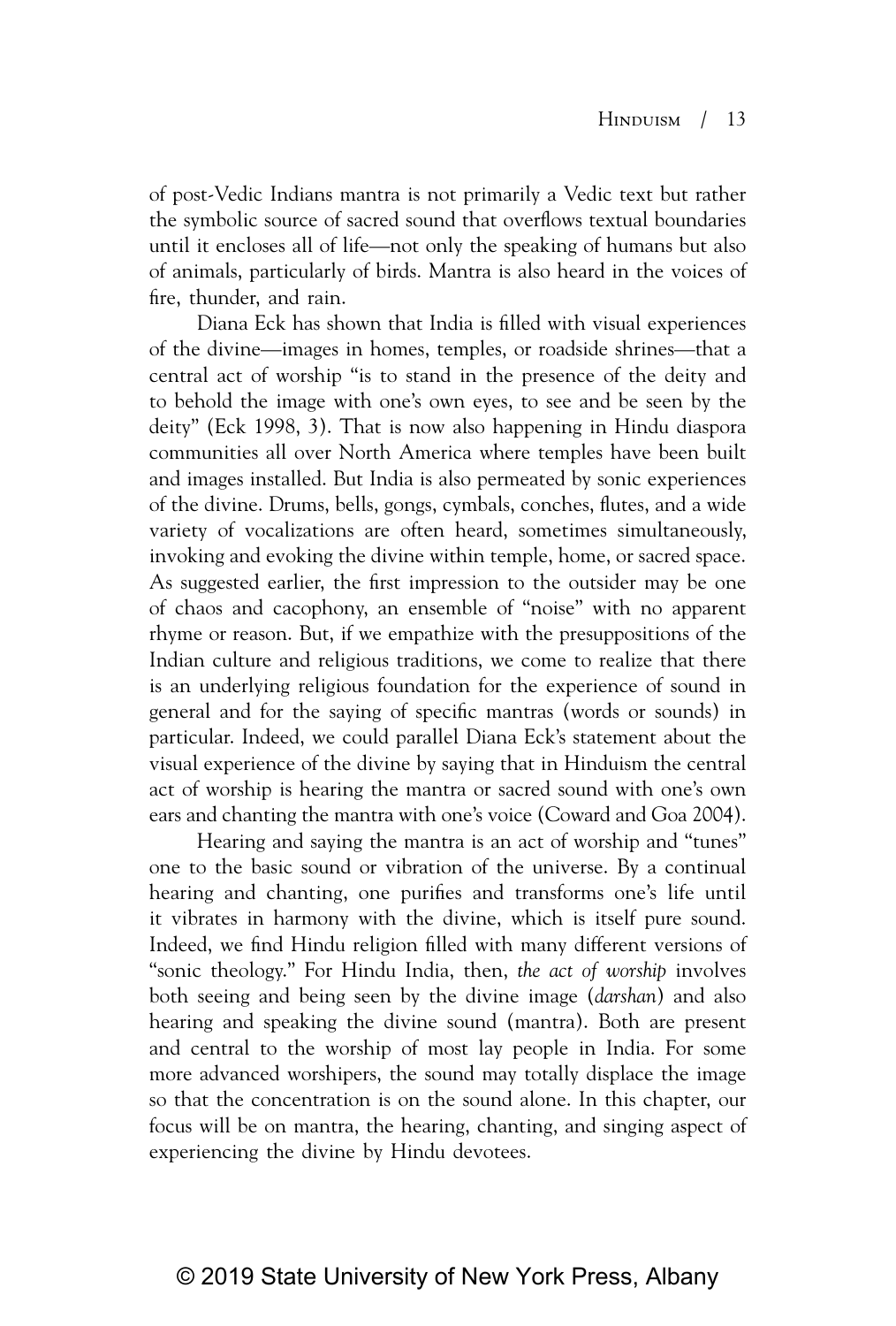#### 14 / Word, Chant, and Song

It has been said that there is no parallel to the concept of darshan, of seeing and being seen by the divine in the Western religions (Bharati 1970, 102). As Diana Eck puts it, when the gaze of the huge eyes of the image of Lord Krishna meets those of the worshiper standing on tiptoe in the crowd, there is a special exchange of vision that is itself a form of "touching," of intimate knowing. Such an exchange of vision is darshan and is fundamental to Hindu worship. So also, the practice of hearing and speaking the mantra is an act in which the consciousness of the individual may experience a tuning into the divine sound of the cosmos. This is what Agehananda Bharati means when he says, "Mantra is not meaningful in any descriptive or even persuasive sense, but within the mystical universe of discourse" (Bharati 1970a, 102). Mantra chanting is verified not by what it describes or cognitively reveals but by the complex vibration or feeling tone it creates in the practicing person.

### The Indian Worldview

From the Hindu perspective two presuppositions, *karma* and *samsara*, are basic to Indian thought and the spiritual function of mantra. *Karma* is a word that is fairly common in the West but often little understood. There are many definitions of karma in the Indian tradition, some making karma appear quite deterministic. One of the clearest descriptions, however, is found in the *Yoga-System of Patanjali* (Woods 1966). This concept is widely influential and makes room for free will. It runs as follows. Every time you do an action or think a thought a memory trace or karmic seed is laid down in the storehouse of your unconscious waiting for conditions to arise conducive to its sprouting fourth as an impulse, instinct, or predisposition to do the same action or think the same thought again (for a detailed analysis of the *Yoga Sutra* passages, see Coward 1983, 49–60). How does all of this apply to mantras? Speaking a mantra lays down a karmic memory trace in the unconscious. Chanting a mantra over and over reinforces that karmic trace (*samskara*) until a deep root or habit pattern (*vasana*) is established. Correctly chanting a mantra, such as Om or a Vedic verse, reinforces good karma and removes negative karmas or impulses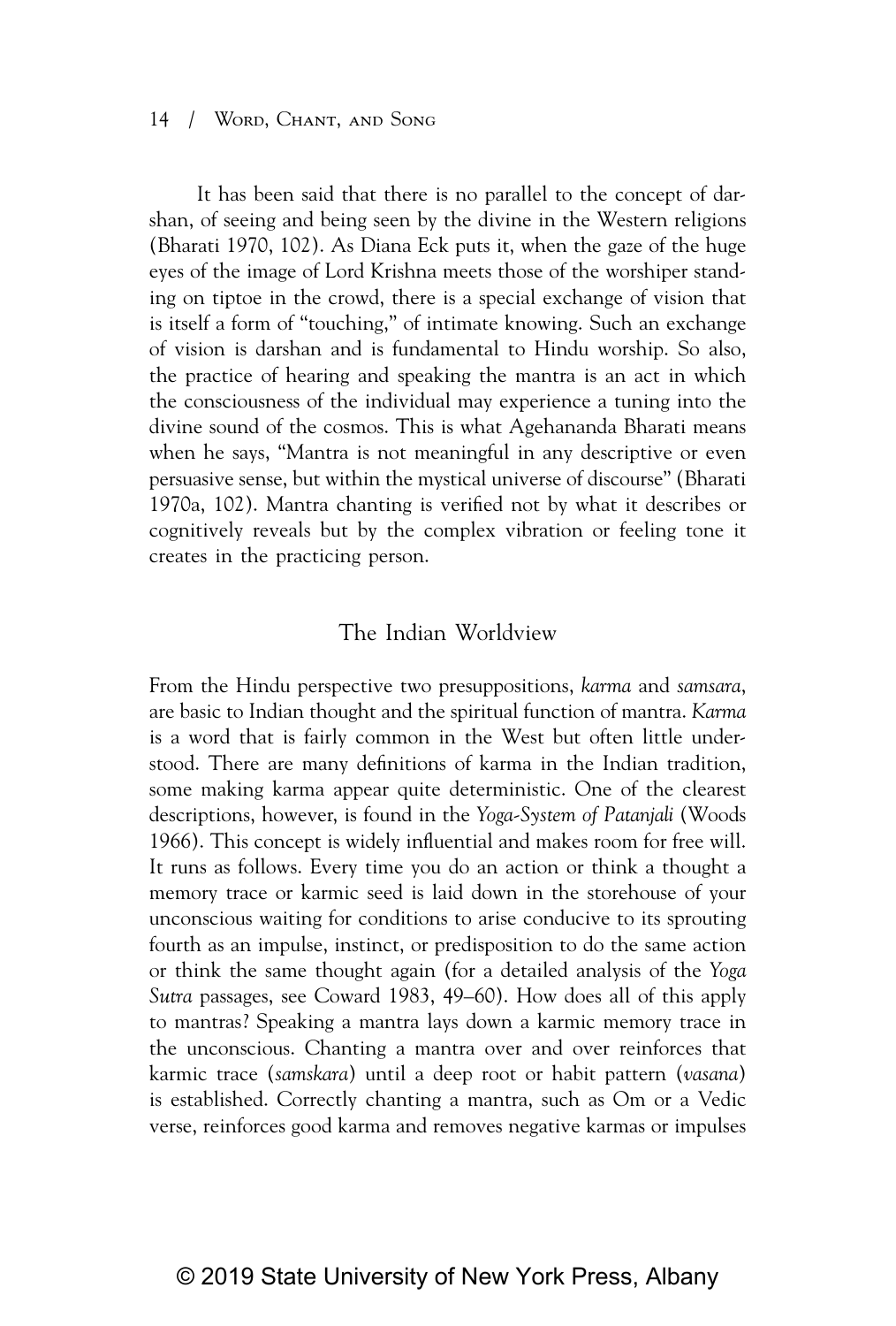by preventing their blossoming or maturing so that they wither away, leaving no trace behind. The more powerful the mantra the more good karma will be reinforced and negative karma will be removed from one's storehouse consciousness. In this way mantra chanting or singing can be seen to be a powerful tool for purifying and transforming consciousness.

Karma works together with the other basic presupposition of Hindu thought, namely, samsara or rebirth. Accordingly, your unconscious storehouse contains not only all the karmic traces from actions and thoughts done in this life but also in the life before this and so on, backward infinitely, since in Indian thought there is no absolute beginning. From this perspective, your unconscious is like a huge granary full of karmic seeds or memory traces that are constantly sprouting up, as conducive situations arise, impelling you toward good or evil actions or thoughts. No wonder we constantly feel ourselves being pulled and pushed by our karmic desires. But the possibility of free choice always allows us to take control over these impulses, and mantra chanting or singing gives us a powerful psychological tool to use in directing this process.

In Hinduism, the thing that causes one to be reborn is the karma within one's own consciousness. The chanting or singing of mantras is one of the most powerful practices for the purging of karmas, and when the last karma is removed, moksa is realized. Although conceptualized differently by different Hindu schools, moksa may generally be thought of as the removal of karmas that make us appear to be separate from Brahman (the divine). When the last veiling or obstructing karma is removed, the fact that one is, and has always been, nothing but Brahman is revealed. That is moksa—the direct realization of one's own oneness with the divine.

The concept of mantra as powerful sacred sound is associated with one of India's ancient scriptures, the Rgveda (Findly 1989, 15). India also shares with the rest of the world a fascination with what Rudolf Otto has called numinous sounds (Otto 1958, 4–7), sounds that go beyond the rational and the ethical to evoke direct, face-toface contact with the holy. Otto conceived of the numinous with a typically Western emphasis on the experience of the distance, the separation, between human beings and God. For Hindus in the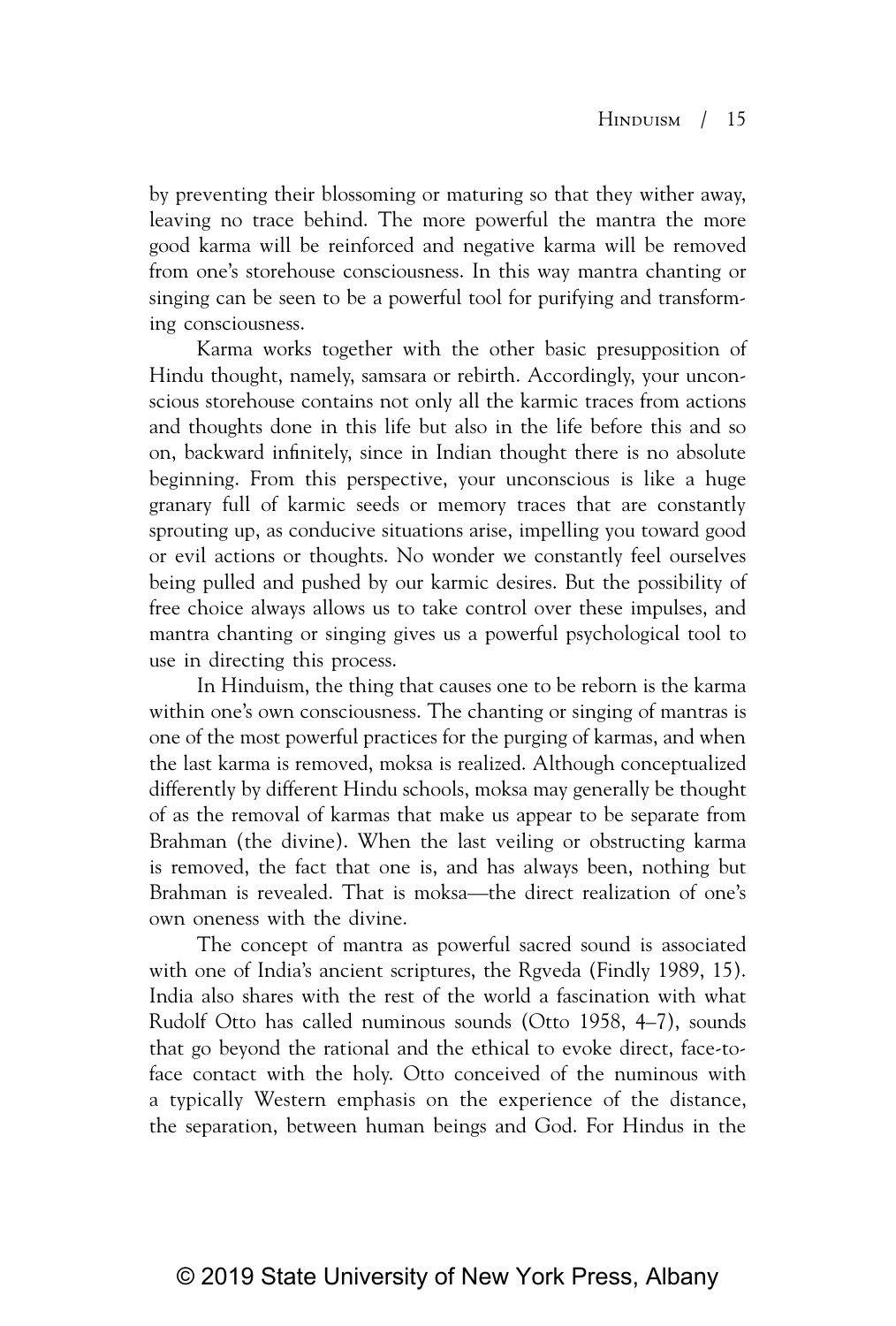Rgvedic context the cosmos is peopled by gods sometimes thought of in personal ways. For example, prayers or mantras are spoken to gods such as Varuna to maintain relationships with them so that they will act for the devotee. However, the Rgveda also saw mantras as the means by which the power of truth and order that is at the very center of the Vedic universe could be evoked. That truth, however, is not thought of as a personal God, like Yahweh or Allah, but as the impersonal *rta* or divine order of reality. In his classic article "The Indian *Mantra*," Gonda points out that mantras are not thought of as products of discursive thought, human wisdom, or poetic fantasy "but as flash-lights of the eternal truth, seen by those eminent men who have come into supersensuous contact with the Unseen" (Gonda 1963, 247). Sri Aurobindo puts it even more vividly: "The language of the *Veda* is itself a *sruti*, a rhythm not composed by the intellect but heard, a divine Word that came vibrating out of the Infinite to the inner audience of the man who had previously made himself fit for the impersonal knowledge" (Aurobindo 1971, 7). The Vedic seers supersensuously "heard" these divine mantras not as personal but as divinely rooted words and spoke them in the Hindu scripture or Veda as an aid to those less spiritually advanced. By concentrating one's mind upon such a mantra, the devotee invokes the power and truth inherent in the seers' divine intuition and so purifies his or her consciousness. It is this understanding that is behind the longstanding Indian practice of repeated chanting of mantras as a means for removing karmic ignorance or impurity from one's personality. The more difficulties to be overcome, the more repetitions are needed. The deeper one's separation from the Divine, the more one must invoke the mantra. Contrary to what our modern minds quickly tend to assume, the Hindu chanting a mantra in morning and evening worship is not simply engaging in an empty superstition. From the Hindu perspective, such chanted words have power to confirm and increase truth and order (rta) within one's character and in the wider universe. Chanting a Vedic mantra has a spiritually therapeutic effect upon the devotee and a cosmic significance as well. Hindus maintain that the holiness of the mantra or divine word is intrinsic, that one participates in it not by discursive understanding but by hearing, reciting, and singing it (Coburn 447).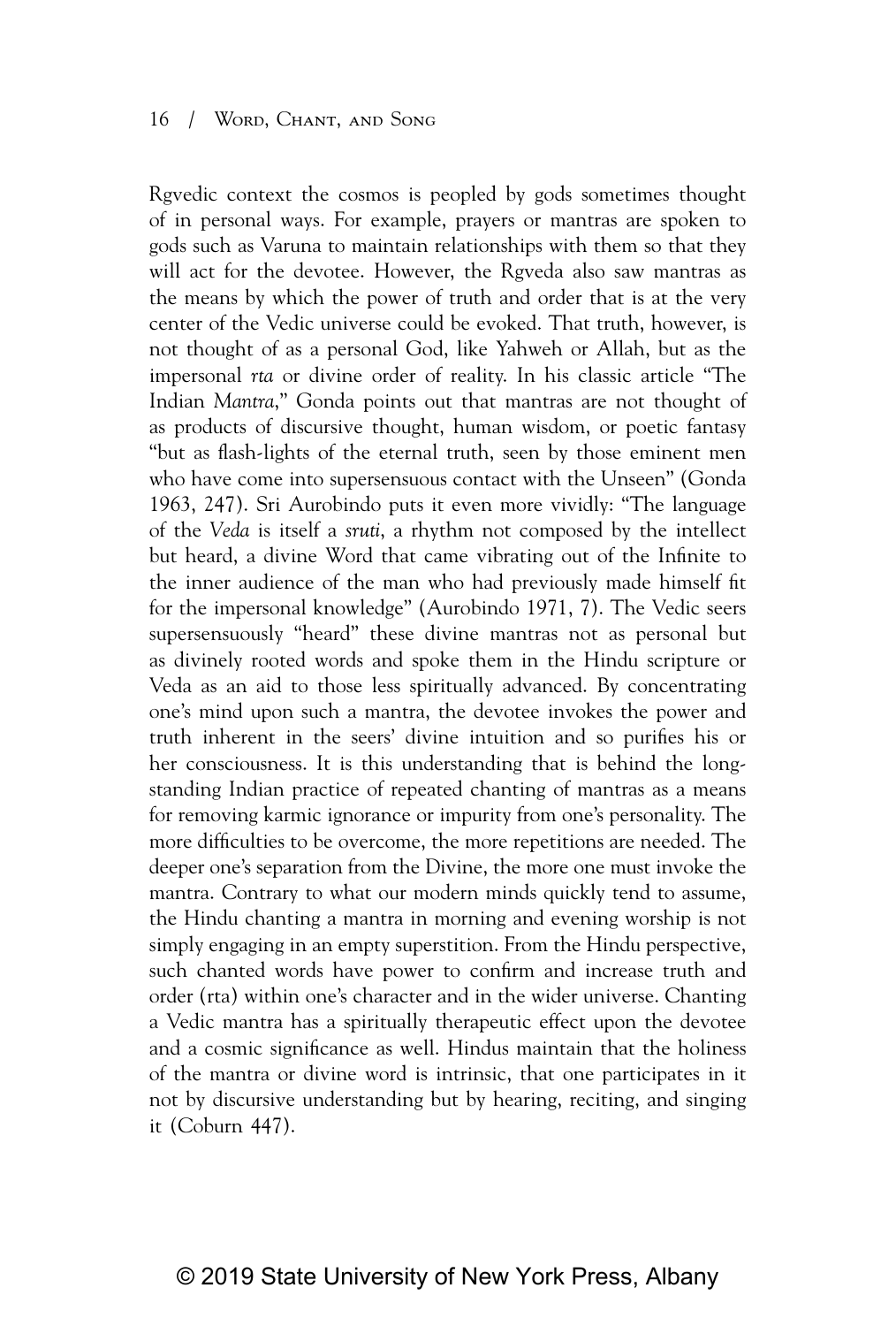# The Hindu View of Language and Mantra in the Mimamsa, Grammarian, Patanjali's Yoga, Theistic, and Tantric Schools

The powerful function of words as mantras depends not only on Patanjali's psychological analysis of karma (as previously outlined) but also on the Hindu view of language as *Daivi Vak* or Divine Word. For the Hindu, the spoken scripture of the tradition is the Divine Word (Murti 1983, 361). The "sensitive soul" was the seer, or *rsi*, who had purged himself of ignorance, rendering his consciousness transparent to the Divine Word. The rsi was not the author of the Vedic hymn but, rather, the seer (*drasta*) of an eternal, authorless truth. The rsi's initial vision is of the Veda as one, which is then broken down and spoken as the words and sentences of scripture. In this Vedic idea of revelation there is no suggestion of the miraculous or supernatural. The rsi, by the progressive purifying of consciousness through the disciplines of yoga, had simply removed the mental obstructions to the revelation of the Divine Word. While the Divine Word is inherently present within the consciousness of all, it is the rsis who first reveal it and in so doing make it available to help all others achieve the same experience. The spoken Vedic words of the rsis act powerfully upon us to purify our consciousness and give to us that same full spiritual vision of the unitary Divine Word that the rsi first saw. This is the enlightenment experience, the purpose for which Hindu scripture exists.

As special words of revelation and power, mantras have received careful analysis by the scholars of India. Speculations begin in the oldest Hindu scripture, the Rgveda, where language has a prominent place. The words or mantras of language are described as the support of gods such as Indra, Agni, and the Asvins. *Vak* (language) bends Rudra's bows against the skeptic and gathers up all prayers. In the Satapatha Brahmana, Vak is identified with Sarasvati, who later becomes known as the goddess of learning, wisdom, and inspiration. The action of the rsis or sages in relation to the mantras of language is highlighted in Frits Staal's translation of Rgveda 10.71:

Brhaspati! When they came forth to establish the first beginning of language, setting up names, what had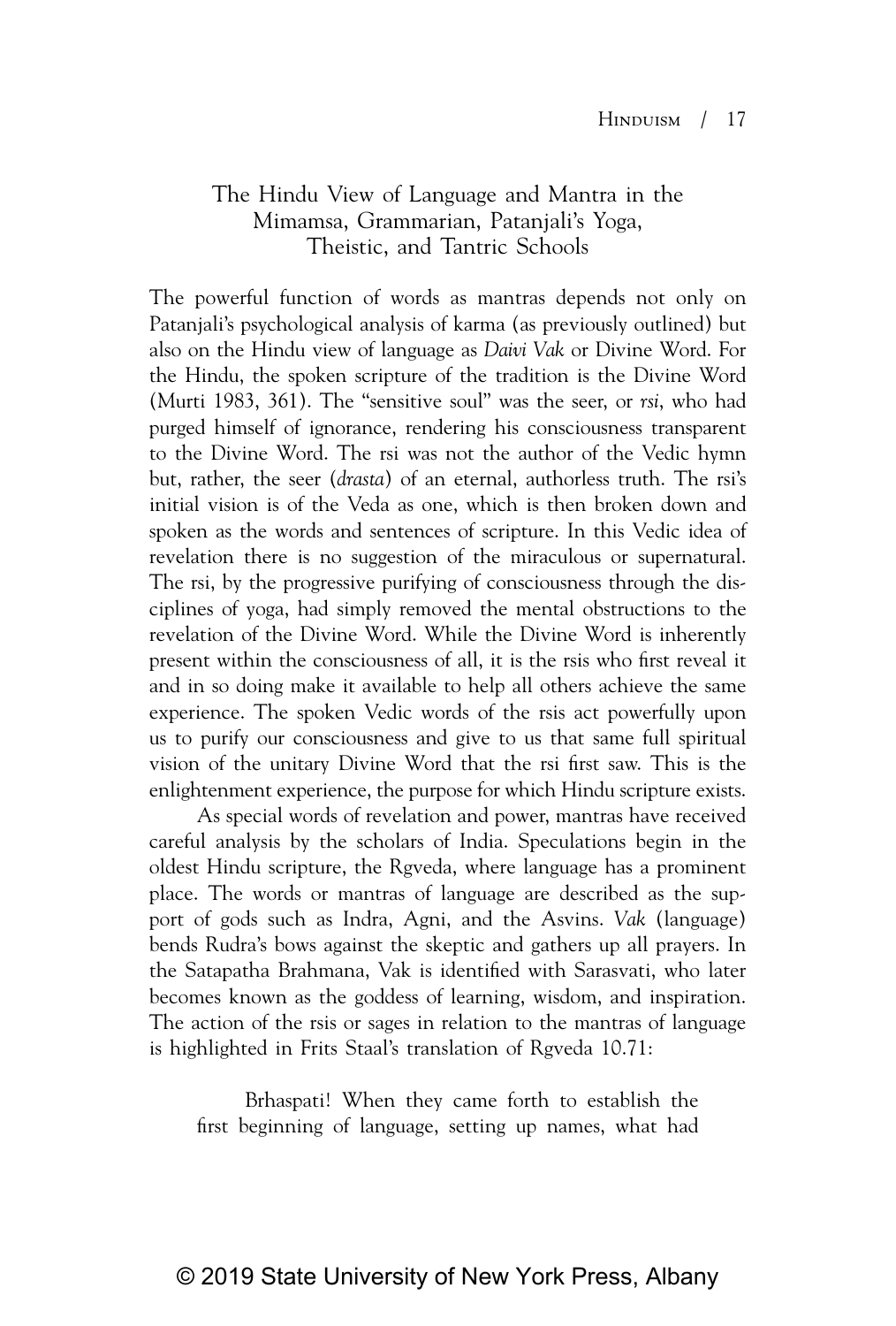been hidden in them as their best and purest good became manifest through love.

Where the sages fashioned language with their thought, filtering it like parched grain through a sieve, friends recognized their friendship. Their beauty is marked on the language.

They traced the course of language through ritual; they found it embodied in the seers. They gained access to it and distributed it widely; the seven chanters cheered them.

Many who look do not see language, many who listen do not hear it. It reveals itself like a loving and well adorned wife to her husband . . .

Though all the friends have eyes and ears, their mental intuitions are uneven. Some are like shallow ponds, which reach up to the mouth or armpit, others are like ponds which are fit for bathing. (Staal 1977, 5–6)

Here the power of language is clearly contrasted in its two forms. To those who "see," as Staal explains, language (and meaning) is a manifestation, is widely distributed by the rsis, is seen and heard with understanding, is self-revealing and provides for deep intuitions; in contrast, to those who do not "see," who are obstructed by their own karmic ignorance, language is hidden, is mysteriously possessed by the rsis, is looked at and listened to without understanding, is wrongly used and is hidden in shallow intuitions. According to this hymn, the nature and function of language is to manifest or reveal the meaning of things.

The way in which mantras reveal the meaning and power of cosmic order (rta) is analyzed by various schools of Indian philosophy. Two principle schools, the Mimamsa and the Philosophy of Grammar, made the most significant contributions. Both of these schools follow the Brahmanic tradition stemming from the Veda, which takes language and mantras as of divine origin (daivi vak), as spirit descending and embodying itself in the vibrations of words. The well-known Rgveda verse (4.58.3) expresses this truth in poetic form. It symbolizes Speech as the Bellowing Bull of abundant fecundity, as the Great God descending into the world of mortals. Patanjali, the great Grammarian scholar, asks, "Who is this Great God?" and answers, "Speech itself"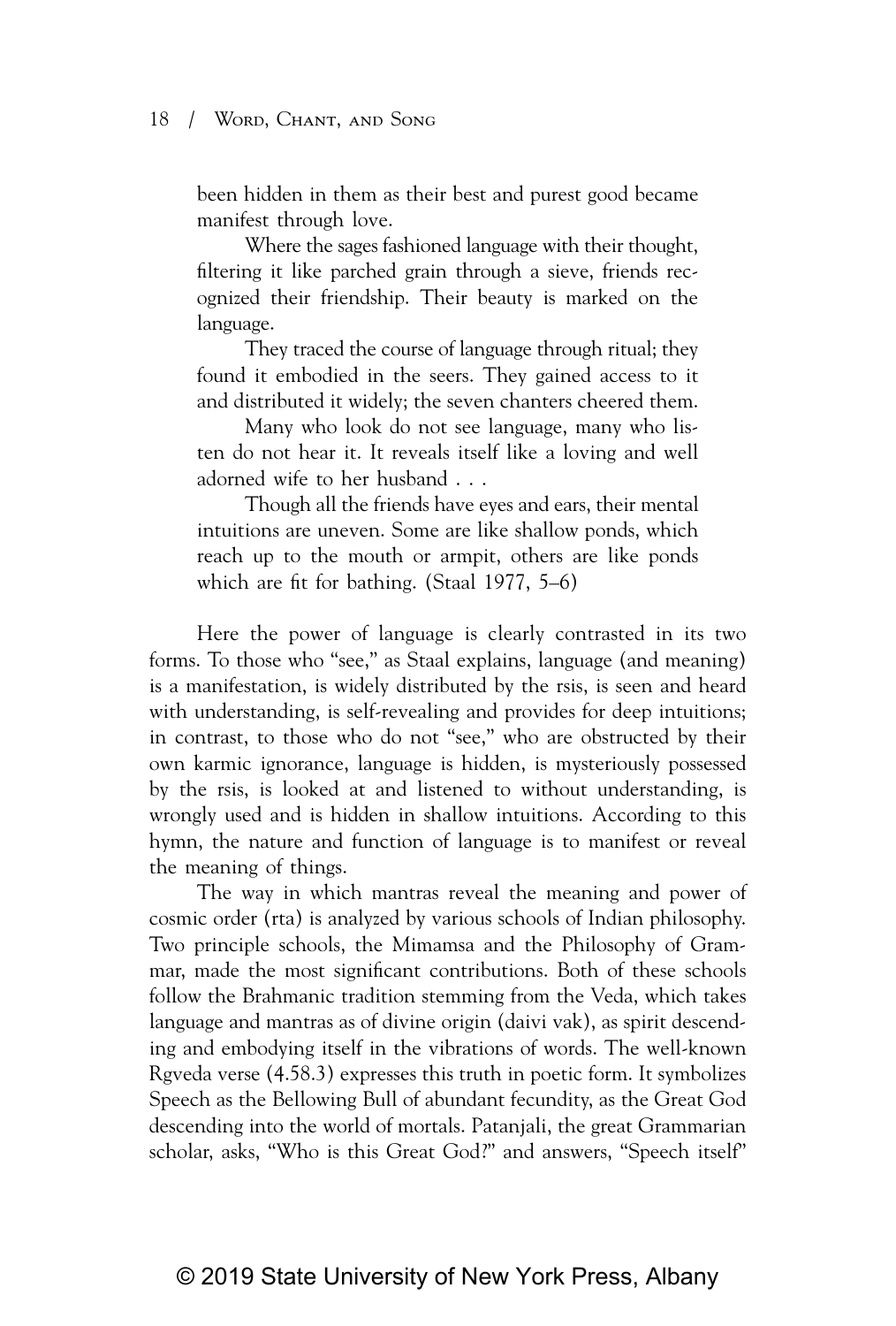(*mahan devah sabda*) (Murti 1980, viii). To this view of mantra, the Hindu Mimamsa, Sankhya-Yoga, Grammarian, and Kashmir Saivism schools of philosophy are faithful.

In opposition to this high evaluation of mantra, there are the Indian schools that reject the Veda as an authoritative source of revelation—Jainism and Buddhism. Although the Jains and the Buddhists adopted a naturalistic view of language, namely, that it is but an arbitrary and conventional tool, the chanting of mantras, as we shall see in the next chapter, continued to play an important role in Buddhist spiritual practice.

Hindu thought sees a direct relationship between ritual action and mantras. Indeed, it has been suggested that in India, language is not something with which you *name* something; it is something with which you *do* something (Staal 1979, 9). Each spoken mantra corresponds to one ritual act. In post-Vedic India activities, such as bringing the goddess Kali into a stone image, bathing to wash away sins, sowing seeds in the fields, guarding the sown seeds, driving away evil spirits, and meditating to achieve release, all had to be accompanied by the chanting of mantras in order to achieve success (Gonda 1963, 261–268). In some situations, the ritual act itself was later modified or even abandoned, yet the action of mantra recitation was retained (Gonda 1963, 267). Within ritual action it is the uttered mantra that has central importance for release (moksa).

The Mimamsa Theory of Mantra as Eternal Word (Sabda)

The task of providing a theoretical explanation for the power of spoken mantras was taken up by the Mimamsa school of philosophy as outlined by P. T. Raju (1985). The Mimamsa proposed a theory of sabda that suggests that the sound produced in pronouncing a word is not the result of human choice or construction; rather, every sabda or word has an eternal meaning. Each sabda is the sound-representative of some aspect of the eternal cosmic order. The mantras of the Vedas, therefore, are not words coined by humans. They are the sounds or vibrations of the eternal principles of the cosmic order itself. It is for this reason that the rsis or speakers of the Vedas are called "seers" or "hearers" of the mantras and not the authors of the mantras. Thus,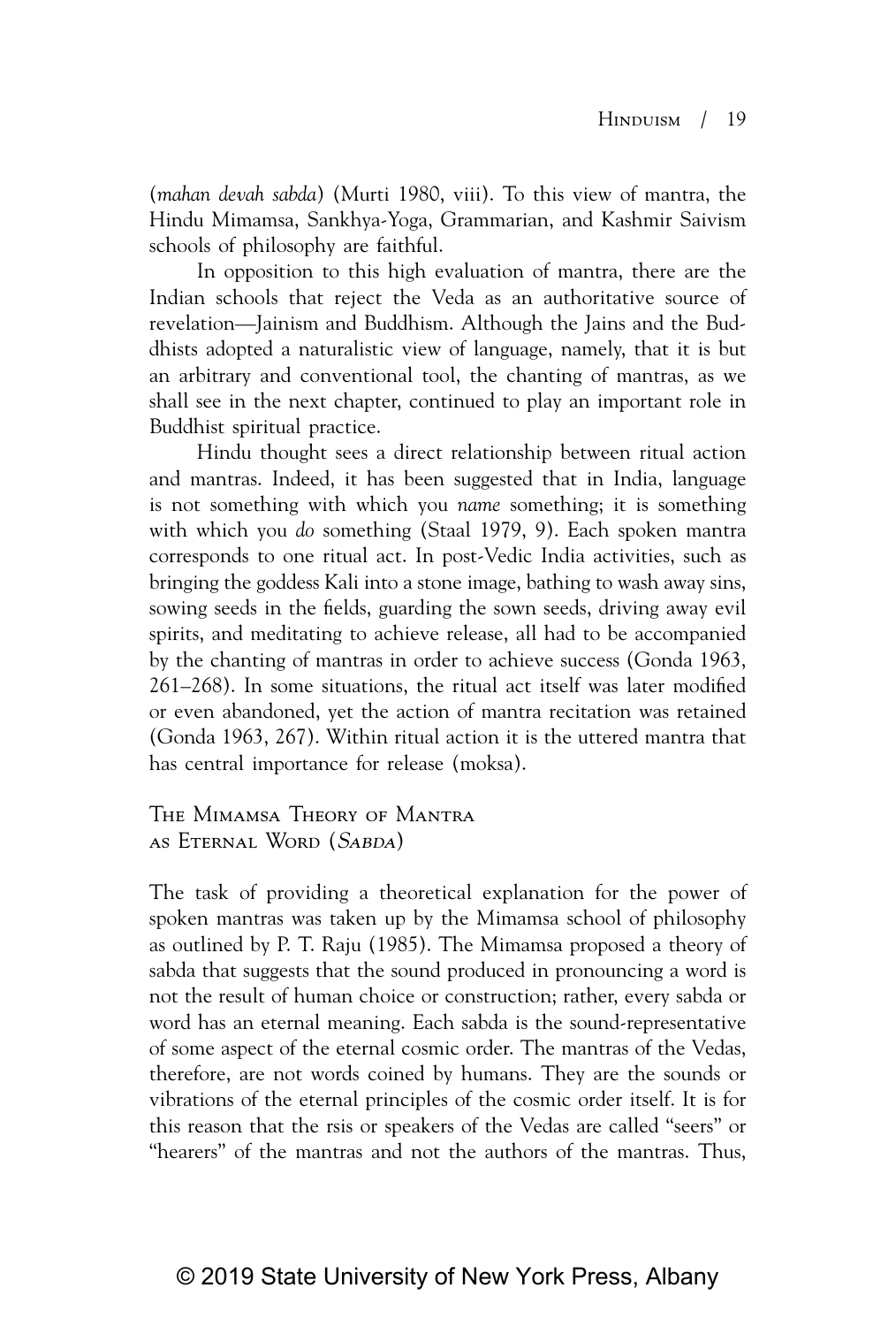the Hindu claim that the Vedas were not composed by human beings. They are not like other human literature. The Vedas, as the collection of the mantras, are not about everyday things. Rather, they give us negative and positive commands to ethical action in daily life that represent the eternal principles of rta (cosmic order) for ourselves and the universe around us. Even when the cosmic process ceases to be, between cycles of the universe, the mantras, as eternal truths, remain present in their seed state, ready to sound forth afresh as the eternal Veda in the next cycle of creation. Thus, the mantras are said by the Mimamsakas to be authorless and eternal. Another important aspect of this view is that these mantras are not written but passed on orally. The Vedic mantras are, thus, the eternal sounds of the ethical truth of the universe and ourselves. Words other than the Vedic mantras were regarded as human-made, with their meanings being established by human convention and, thus, incapable of giving us ethical guidance. Only the meaning content of the Vedic mantras can teach us the required continuous ethical action and enjoyment of its fruits that is the end goal in life.

For the Mimamsakas, ultimate reality is nothing other than the eternal words of the Vedas. They did not accept the existence of a single supreme creator god, who might have composed the Veda. According to the Mimamsa these gods named in the Vedas have no existence apart from the mantras that speak their names. The power of the gods, then, is nothing other than the power of the mantras that name them (Dasgupta 1977, 25). This concept of sabda, or word as divine, eternal, and authorless, is given further development in the Grammarian notion of *Sabdabrahman* and in the Tantric notion of mantra as mystical sounds that are "vehicles of salvation (*mantrayana*)"—an idea we see employed by the Buddhists in the next chapter (Eliade 1969, 212). Patanjali's *Yoga Sutras* seem to take over the Mimamsa view with little change and then identify it with the mind of Isvara, the master yogi. Let us examine each of these in turn.

## The Grammarian Theory of Mantra as Sabdabrahman

We have seen that for the Mimamsa, mantra is sabda, the eternal authorless words of the Veda. The Grammarians adopt all of this but

## © 2019 State University of New York Press, Albany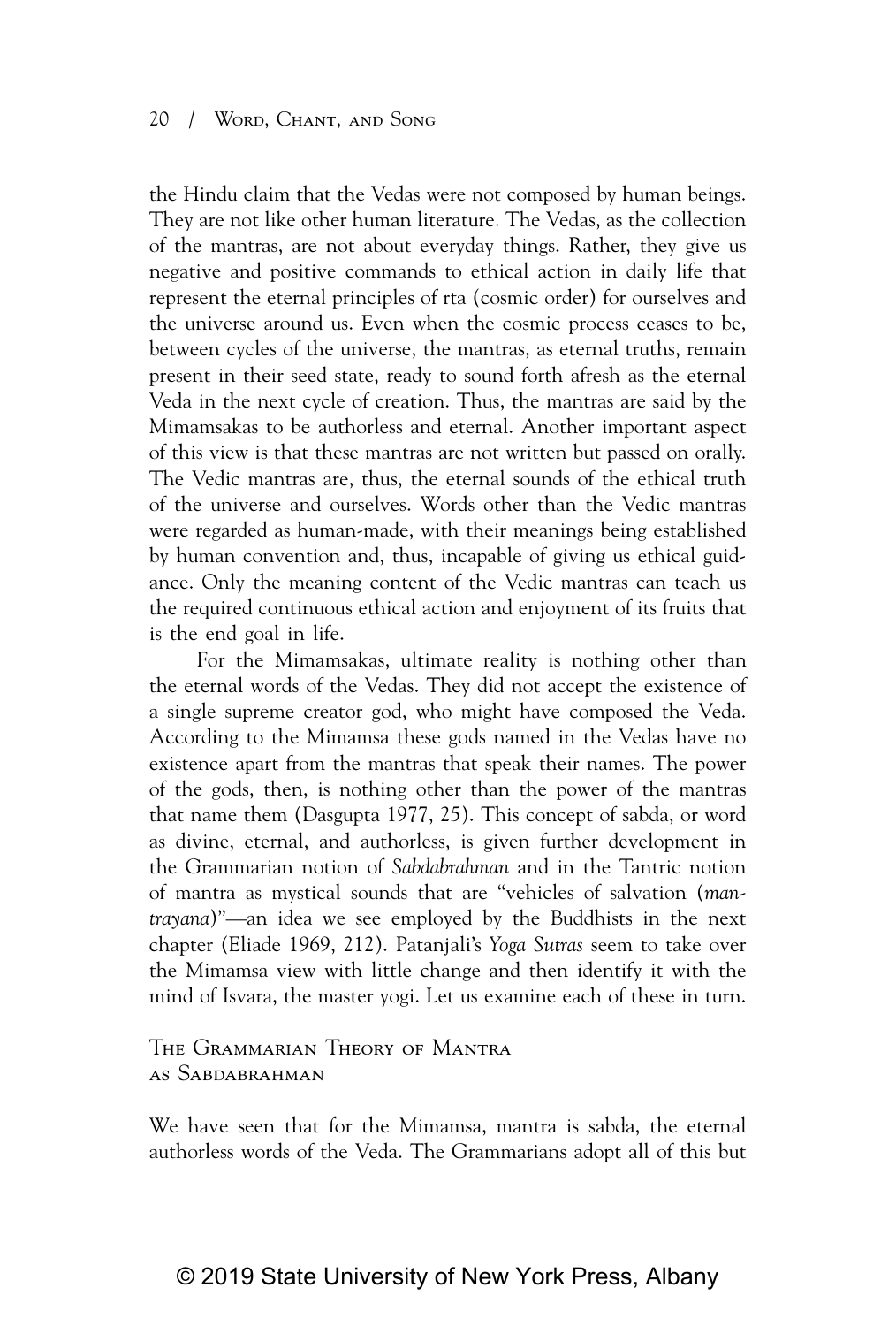add to it the notion of Brahman, God as unitary pure consciousness. Consequently, the Grammarians offer a theory of mantra as a manifestation of Sabdabrahman or divine word-consciousness (Coward and Raja 1990). Although unitary in nature, this divine word-consciousness manifests itself in the diversity of words that make up speech. The mantra Om is identified by Bhartrhari in his *Vakyapadiya* (hereafter cited as *Vak*) as the root mantra out of which all other mantras arise (Iyer, 1965, 1:1 and 1:9). This sacred syllable is held to have flashed forth into the heart of Brahman, while absorbed in deep meditation, and to have given birth to the Vedas, which contain all knowledge. Om and the Vedic mantras are described as being at once a means of knowledge and a way of release (moksa) (*Vak*, 1:5). Fundamental to all of this is the notion that language and consciousness are inextricably intertwined. Indeed, the great Grammarian philosopher Bhartrhari puts it this way: "There is no cognition in the world in which the word does not figure. All knowledge is, as it were, intertwined with the word" (*Vak*, 1:123). Bhartrhari goes on to make clear that the word-meaning, as the essence of consciousness, urges all beings toward purposeful activity. If the word were absent, everything would be insentient, like a piece of wood. Thus, Bhartrhari describes the absolute or divine as Sabdabrahman (word-consciousness) (*Vak*, 1:1).

When everything is merged into Sabdabrahman, as in a high moment of mystical experience, no speaking takes place and no meaning is available through mantras. But, when the divine is awakened and meanings are manifested through words, then the knowledge and power that is intertwined with consciousness can be clearly perceived and known. Because consciousness is of the nature of word-meaning, the consciousness of any sentient being cannot go beyond or lack word-meaning (*Vak*, 1:126). When no meaning is understood, it is not due to a lack of word-meaning in consciousness but rather to ignorance or absent-mindedness obscuring the meaning inherently present (*Vak*, 1:332). For Bhartrhari and the Grammarians, words (mantras), meanings, and consciousness are eternally connected and, therefore, necessarily synonymous. If this eternal identity were to disappear, knowledge, communion, and the means to spiritual release would all cease to exist (*Vak*, 1:124). T. R. V. Murti concisely sums up the Grammarian position when he says it is not that we have a thought and then look for a word with which to express it, "or that we have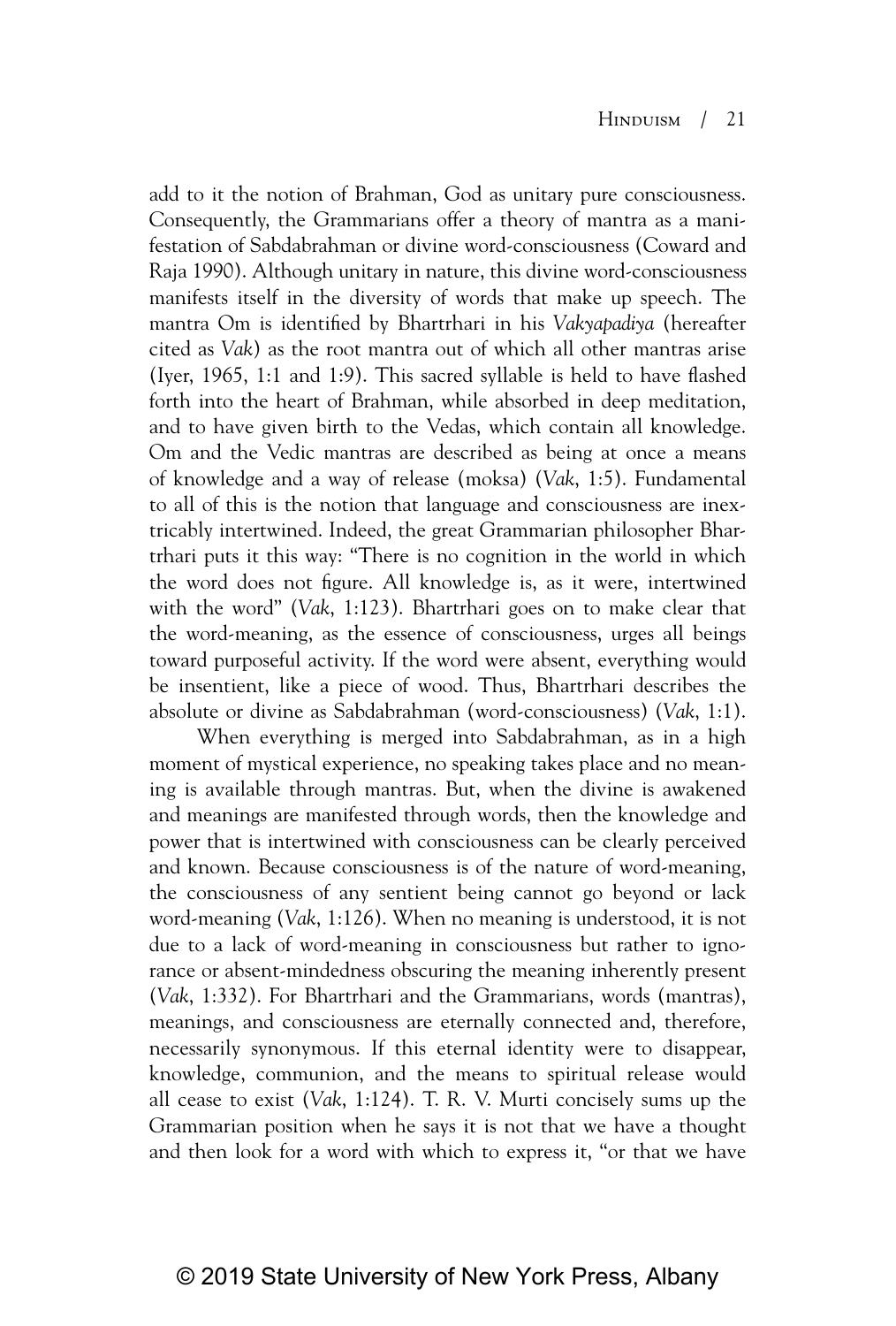a lonely word that we seek to connect with a thought. Word and thought develop together, or rather, they are expressions of one deep spiritual impulse to know and to communicate" (Murti 1974, 322).

The reason for the speaking of mantras is also traced to the nature of word-consciousness by Bhartrhari. He states that wordconsciousness itself contains an inner energy (*kratu*) that seeks to burst forth into expression (*Vak*, 1:51). For example, the rsis see the Veda as a unitary truth, but, for the purpose of manifesting that truth to others, they allow the word's inner energy to assume the form of the various mantras. On an everyday level this inner energy or kratu is experienced when, at the moment of having an insight or idea, we feel ourselves impelled to express it, to share it with others by putting it into words. Indeed, the whole activity of scholarship and teaching is dependent upon this characteristic of consciousness.

Bhartrhari offers a detailed analysis of how the uttered sounds of the mantra reveal meaning. He describes three stages in the speaking and hearing of mantras on the analogy of a painter. Just as a painting is perceived as a whole over and above its different parts and colors, so our cognition of the mantra is of a meaning-whole over and above the sequence of uttered sounds. Sphota ("that from which meaning bursts or shines forth") is Bhartrhari's technical term designating mantra as a gestalt or meaning-whole that can be perceived by the mind as an immediate supersensuous intuition. Let us return to the example of the rsi. At the first moment of a Vedic mantra's revelation, the rsi is completely caught up in its unitary idea, gestalt, or sphota. But when under the expressive impulse (kratu) he starts to examine the idea (sphota) with an eye to its communication, he has withdrawn himself from the first intimate unity with the idea or inspiration itself and now experiences it in a twofold fashion. One the one hand, there is the objective meaning, which he is seeking to communicate, and on the other are the words and phrases he will utter. For Bhartrhari these two aspects of word-sound and word-meaning, differentiated in the mind and yet integrated like two sides of the same coin, constitute the sphota. Bhartrhari emphasizes the meaning-bearing or revelatory function of this two-sided gestalt, the sphota, that he maintains is eternal and inherent in consciousness (*Vak*, 1:23–26 and 122–123).

For the person hearing a mantra the process functions in reverse. Each repetition of the mantra removes karmic ignorance and brings

# © 2019 State University of New York Press, Albany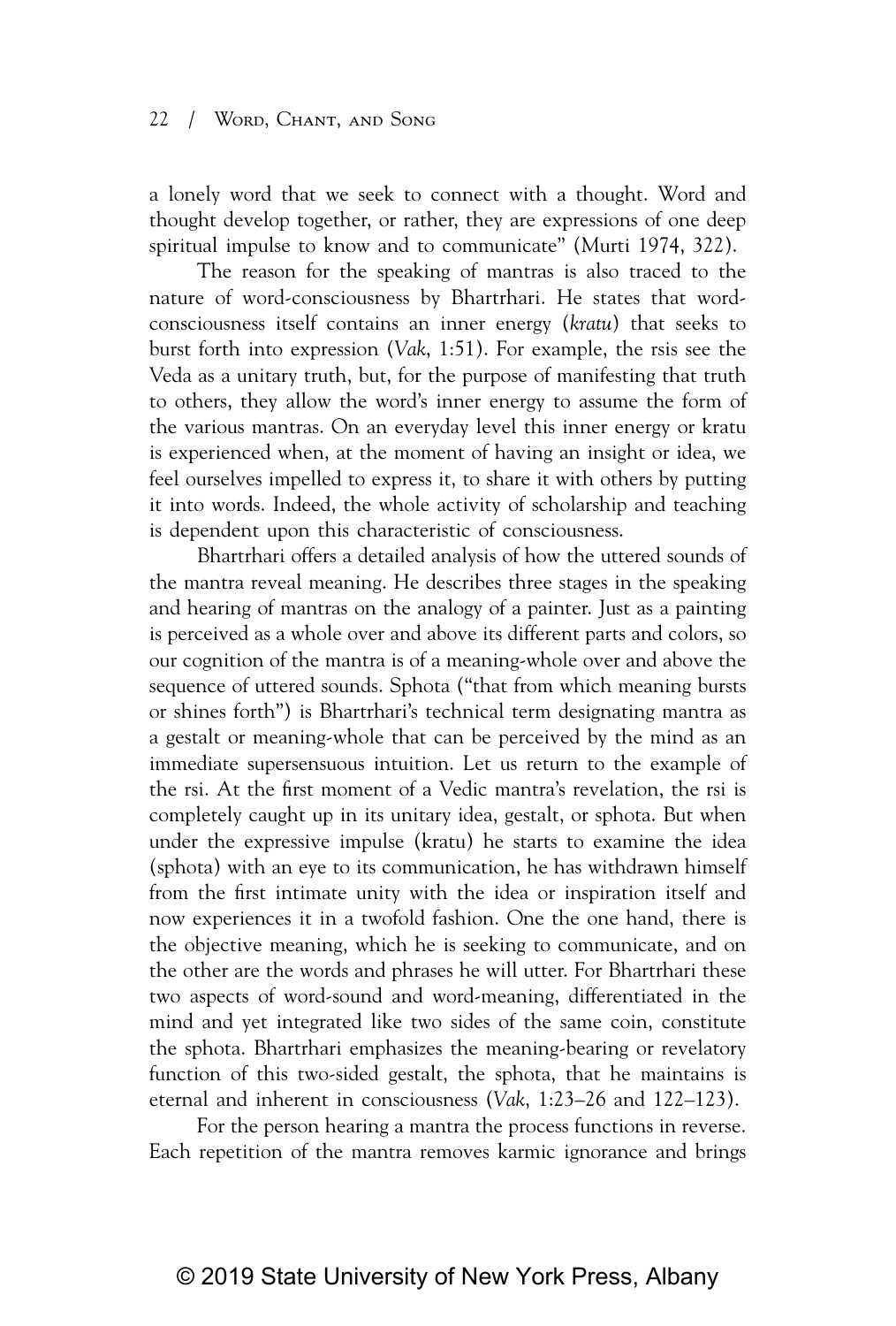further illumination. After sufficient repetitions (depending on the darkness of the person's karma) the sphota of the mantra stands clearly perceived—perhaps something like the "light bulb coming on" image we find in cartoons. As Bhartrhari puts it: "The sounds, while they manifest the word, leave impression-seeds progressively clearer and conducive to the clear perception of the word" (*Vak* 1:84, *Vrtti*).

The logic of Bhartrhari's philosophy is that the whole is prior to the parts. This results in an ascending hierarchy of mantra levels. Individual words are subsumed by the sentence or poetic phrase, the phrase by the Vedic poem, and so on until all speech is identified with Brahman. But Bhartrhari focuses upon the *vakya-sphota* or sentencemeaning as the true form of meaning. Although he sometimes speaks about letter sounds or individual words as meaning-bearing units (sphota), it is clear that for Bhartrhari the true form of the sphota is the meaning-whole. This has interesting implications for single-word mantras. Since the fundamental unit of meaning is a complete thought (vakya-sphota), single words must be single-word sentences with the missing words being understood. For example, when the young child says "Mama," it is clear that whole ideas are being expressed, for example, "I want mama." Even when a word is used merely in the form of a substantive noun (e.g., tree), the verb to be is always understood so that what is indicated is really a complete thought (e.g., "This is a tree") (*Vak*, 1:24–26, *Vrtti*). In this fashion Bhartrhari suggests a way to understand single-word mantras as meaningful. A devotee chanting "Shiva" may well be evoking the meaning "Come Shiva" or "Shiva possess me" with each repetition. Thus, such single-word mantras are far from being meaningless. They invoke a world of meaning.

In Vedic ritual mantra is experienced on various levels, from the loud chanting of the priest to silently rehearsed knowledge of the most esoteric formulas (Wheelock 1980, 358). Probably a good amount of the argument over the meaningfulness of mantras arises from a lack of awareness of the different levels of language. On one level, there is the intuitive flashlike understanding of the meaning of the mantra as a whole. At this level the fullness of intuited meaning is experienced in the "seen" unity of sound and thought in sphota. This is the direct supersensuous perception of the truth of the mantra that occurs at the mystical level of language—when "mystical" is understood in its classical sense as a special kind of perception marked by greater clarity than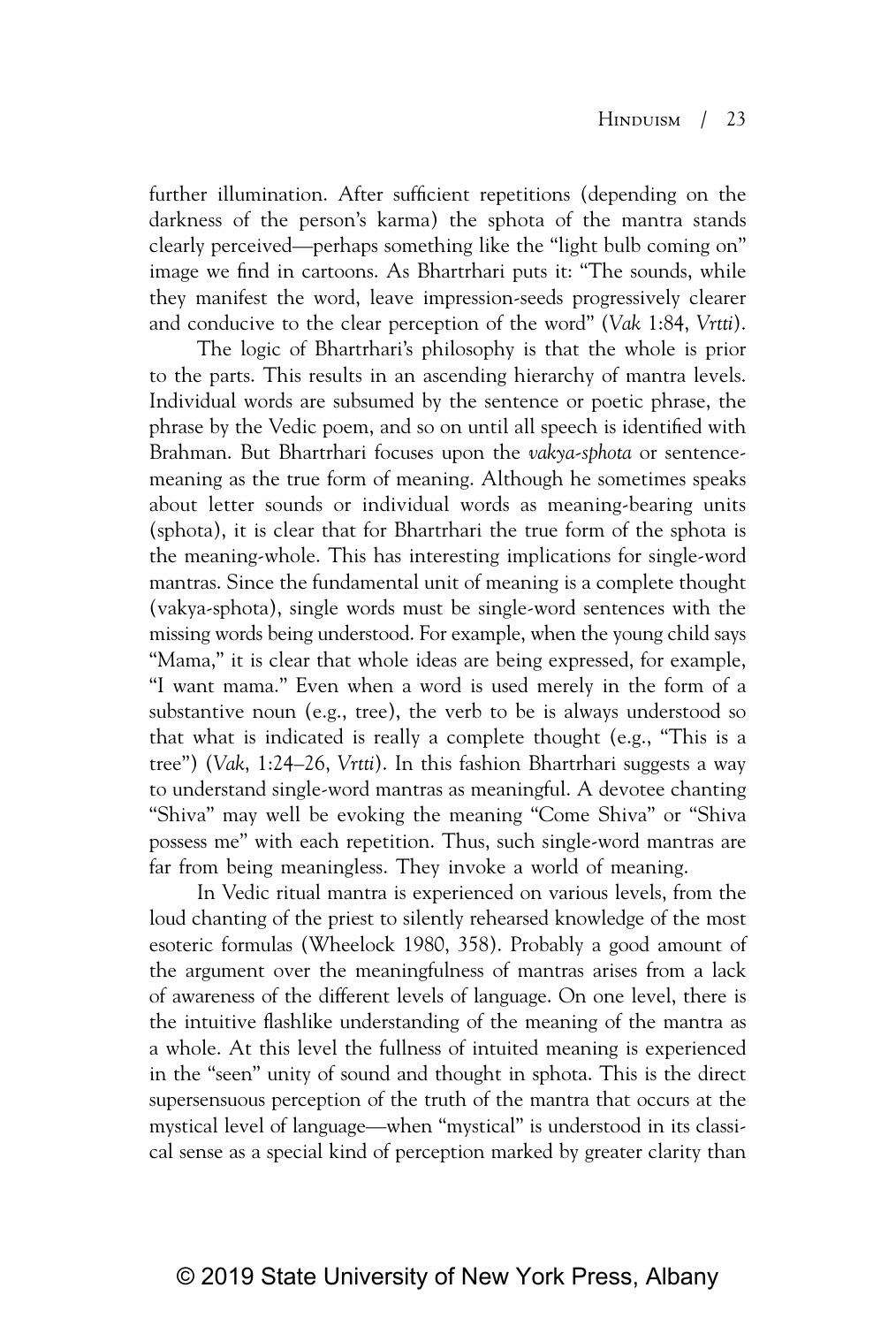ordinary sense perception (Stace 1961, 15). Bhartrhari calls this level of mantra experience pasyanti (the seeing one) (*Vak*, 1:142)—the full meaning of the mantra, the reality it has evoked, stands revealed. This is the rsi's direct "seeing" of truth and the Tantric devotee's visionary experience of the deity. Yet, for the uninitiated, for the one who has not yet had the experience, it is precisely this level of mantra that will appear to be nonexistent and meaningless. If, due to one's ignorance, the pasyanti level is obscured from "sight," then the uttering of the mantra will indeed seem to be an empty exercise.

Bhartrhari calls the level of the uttered words of the sentence vaikhari. At the vaikhari level every sound is inherently meaningful in that each sound attempts to reveal the sphota. Repetition of the uttered sounds of the mantra, especially if spoken clearly and correctly, will each time evoke the sphota afresh until finally the obscuring ignorance is purged and the meaning-whole of the mantra is seen. Between these two levels of uttering (vaikhari) and supersensuous seeing (pasyanti) there is a middle level of madhyama corresponding to the meaning-whole in its mental separation into meaning and a sequence of manifesting sounds, none of which have yet been uttered. For Bhartrhari the silent practice of mantra is accounted for by madhyama and is, of course, both real and meaningful.

When all three levels of language are taken into account, as they are by Bhartrhari, it would seem that all Vedic and Tantric types of mantra practice can be analyzed and shown to be meaningful. In cases where the karmic ignorance of the speaker or the hearer obstructs the evocative power of the mantra, it may indeed be experienced as meaningless. But even then, the mantra is still inherently meaningful because it prepares the way for the sphota to be finally understood. Also, there is the fact that the cultured person, not afflicted by ignorance, hears and understands the meaning even though the person uttering the mantra does not (*Vak*, 152–154). The argument, of course, is circular, and if it were merely a theoretical argument, then Bhartrhari's explanation would have no power and would have been discarded long ago. However, Bhartrhari appeals not just to argument but also to empirical evidence—the direct perception of the meaningwhole (sphota) of the mantra. As long as such direct perception is reflected in the experience of people, Bhartrhari's explanation of the meaningfulness of mantras remains viable.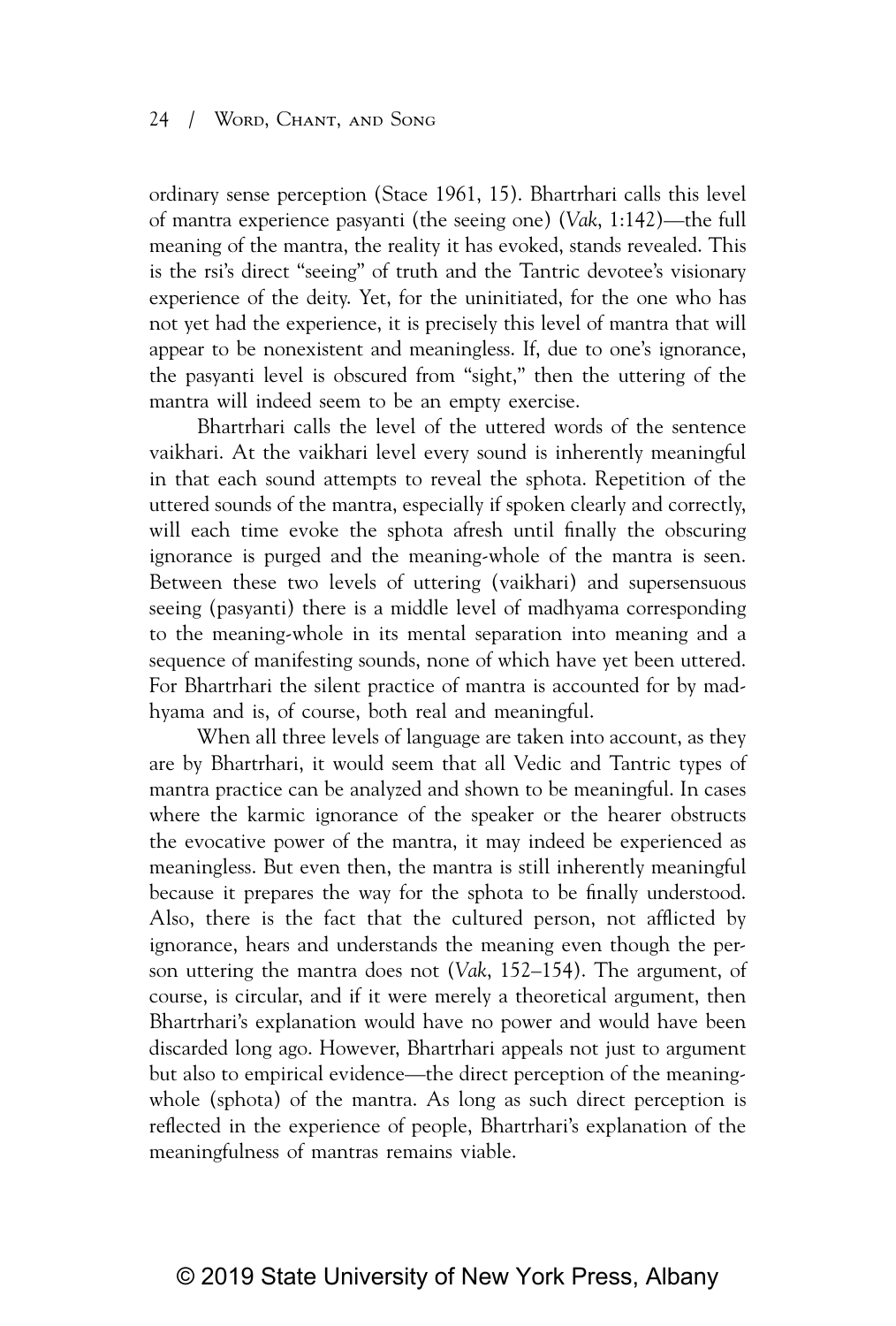In the Indian experience the repeated chanting of mantras is an instrument of power (Gonda 1963, 271). The more difficulties there are to be overcome, the more repetitions are needed. Repeated use of correct mantras removes all impurities, purifies all knowledge, and leads to release. The psychological mechanism involved is described by Bhartrhari as a holding of the sphota in place by continued chanting. Just as from a distance or in semidarkness it takes repeated cognitions of an object before one sees it correctly, so also concentrated attention on the sphota by repeated chanting of the mantra results in the sphota finally being perceived in all its fullness (*Vak*, 1:89).

For Bhartrhari and the Grammarians, then, mantras are inherently meaningful, powerful in purging ignorance and revealing truth, and effective instruments for the realization of release (moksa). Indeed, Bhartrhari's theory helps our modern minds understand how the chanting or singing of mantras can be experienced as meaningful, powerful, and in fact a "yoga of the word" (*Sabdapurvayoga*) (Coward 1985, 1–13).

#### Mantra in *Patanjali's Yoga Sutras*

Patanjali, the great systematizer of the Yoga school, shares much in common with Bhartrhari, the Grammarian, when it comes to the understanding of mantra. In Patanjali's *Yoga Sutras* (1978, hereafter cited as *YS*), Isvara, like Sabdabrahman, is described as an eternal unity of meaning and consciousness from which all speech, including the Vedic mantras, evolves (*YS*, 1:24–29). Mantra, as the scriptural truth of the rsis, is taken to be the authoritative verbalization of Isvara's word-consciousness. All this is expressed in the sacred mantra, Om, which, when spoken, connotes Isvara and his omniscient consciousness. As was the case for Bhartrhari, it is the obscuring power of consciousness veiled by karmic ignorance that robs mantras of their inherent meaning and power (*YS*, 1:5). And as was the case for Bhartrhari, Patanjali states that this ignorance can be removed through a constant repetition of appropriate Vedic mantras. Says Patanjali, as a result of constant chanting or study (svadhyaya) upon mantras (including seed or *bija* syllables like Om) the desired deity becomes visible (*YS*, 2:44). Through the practice of fixed concentration (samadhi) upon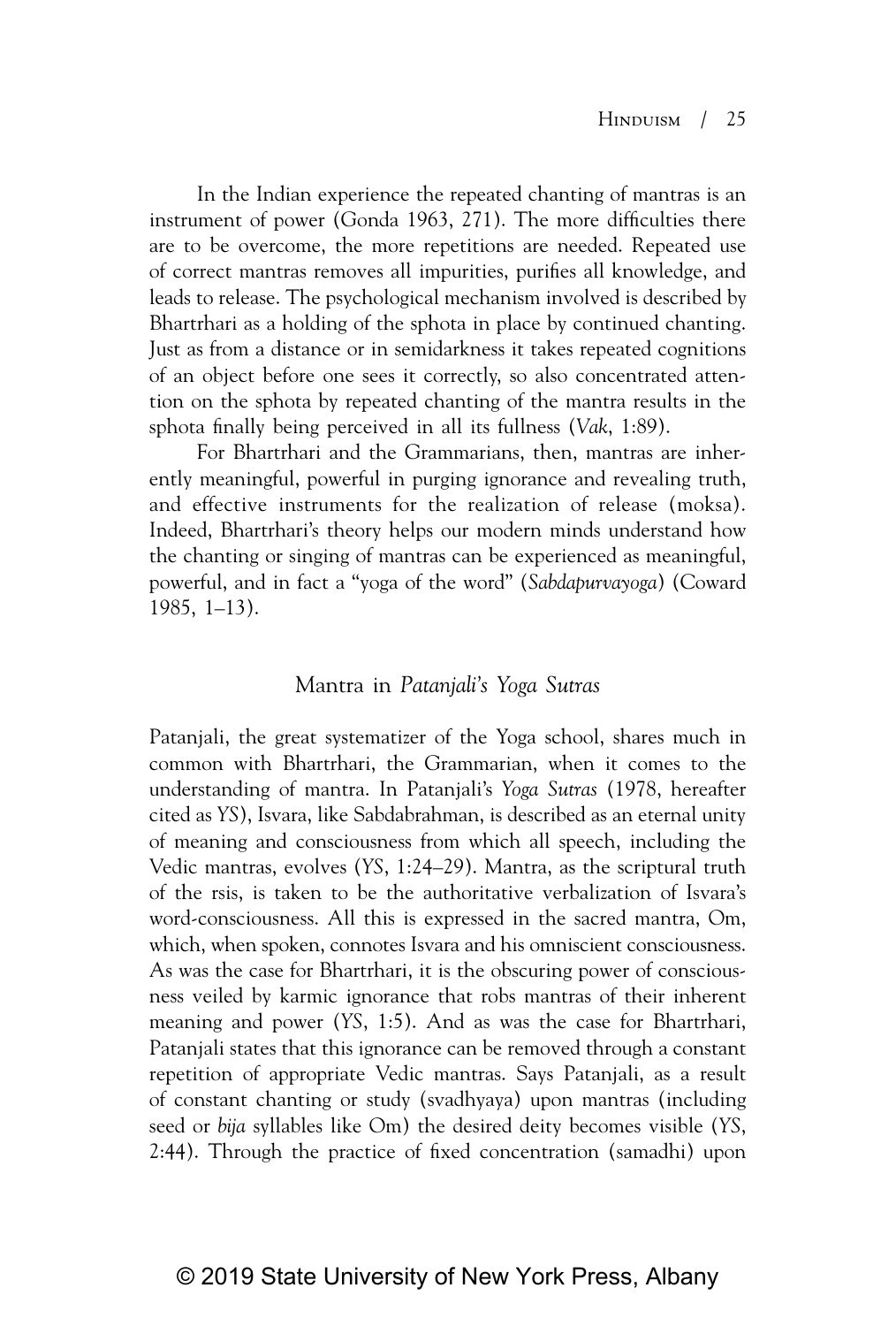an object, in this case an uttered mantra, consciousness is purified of karmic obstructions and the deity is "seen." Since for Patanjali Om is the mantra for Isvara, the devotee is advised that the *japa* or chanting of Om will result in the clear understanding of its meaning. Vyasa, a commentator on Patanjali, puts it in more psychological terms:

The yogi who has come to know well the relation between word and meaning must constantly repeat it [the mantra] and habituate the mind to the manifestation therein of its meaning. The constant repetition is to be of the *pranava* (OM) and the habitual mental manifestation is to be that of what it signifies, *Isvara*. The mind of the Yogi who constantly repeats the *pranava* and habituates the mind to the constant manifestation of the idea it carries, becomes one-pointed. (*YS*, 1:28, *Bhasya*)

What does it mean for the mind to become "one-pointed"? The "point" is the mantra that is being chanted. "One-pointed" means that the continual chanting of the mantra is keeping it front and center in one's mind to the exclusion of everything else one might perceive or think. Through the chanting the devotee has become one with the mantra (Om in this case). It is as though one's whole world becomes only the mantra and for the period of the chanting nothing else exists. It is like the experience we sometimes have when we find ourselves "caught up" in a piece of music to which we are listening—for the moment your hearing of the music fills the whole universe. Or it is like the experience of being in a moment of love or sexual intercourse with another person—for the moment everything else ceases to exist. You are one-pointed. The yoga discipline described here involves becoming one-pointed or one with the mantra Om and what it signifies. Isvara.

The power of such mantra concentration (samadhi) to induce a perfectly clear identity with the signified deity is given detailed psychological analysis in the commentary on *Yoga Sutra* 1:42. With continued mantra concentration all traces of uttered sounds and conceptual meaning are purged until only the direct pure perception of Isvara remains. Patanjali's analysis supports Bhartrhari's claim that the repetition of mantra samadhi has the power to remove ignorance